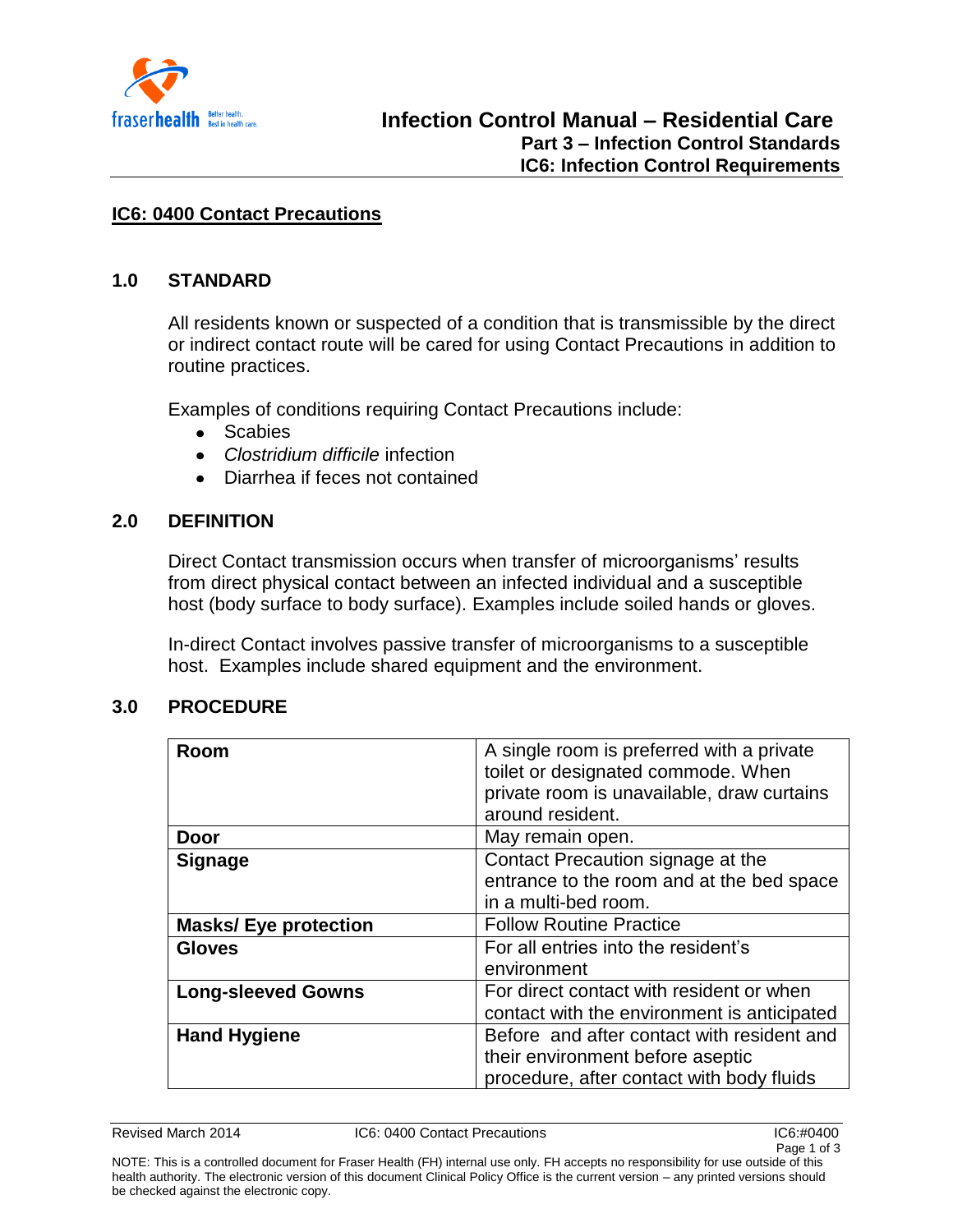

# **Infection Control Manual – Residential Care Part 3 – Infection Control Standards IC6: Infection Control Requirements**

| <b>Resident Equipment</b>    | Dedicate to the resident, or clean and<br>disinfect after use                                                                             |
|------------------------------|-------------------------------------------------------------------------------------------------------------------------------------------|
| <b>Resident Transfers</b>    | Transport for essential purposes only.<br>Notify receiving health care facility and<br>ambulance service.                                 |
| <b>Resident Hand Hygiene</b> | Resident should perform hand hygiene<br>and be assisted as necessary before<br>leaving their rooms after toileting and<br>before meals    |
| <b>Resident Activities</b>   | Participation in group activities should be<br>avoided while on precautions and per<br>pathogen specific recommendations in<br>Appendix I |
| <b>Housekeeping</b>          | See Environmental Hygiene:<br>Housekeeping, Additional Precautions                                                                        |

# **Room Set up**

Attention will be paid to the role of fomites in transmission. Consideration should be given to provide washable surfaces in the resident's room.

- Horizontal surfaces should be washable (no carpeting if possible)
- Furnishings and coverings should be washable
- Plastic cover on mattress
- Washable blankets, bedspreads, curtains
- Wall surfaces, paint and wallpaper should be washable
- Call bell cords and light pull cords should be made of a smooth washable material

# **Equipment**

Whenever possible, equipment shall be dedicated to the resident's exclusive use such as;

- BP cuff
- Stethoscope
- Thermometer
- Bedpan, urinal, commode
- Wheelchair
- Sling for the lifting device (preferably the whole device)  $\bullet$
- Transfer belt

Revised March 2014 IC6: 0400 Contact Precautions IC6:#0400